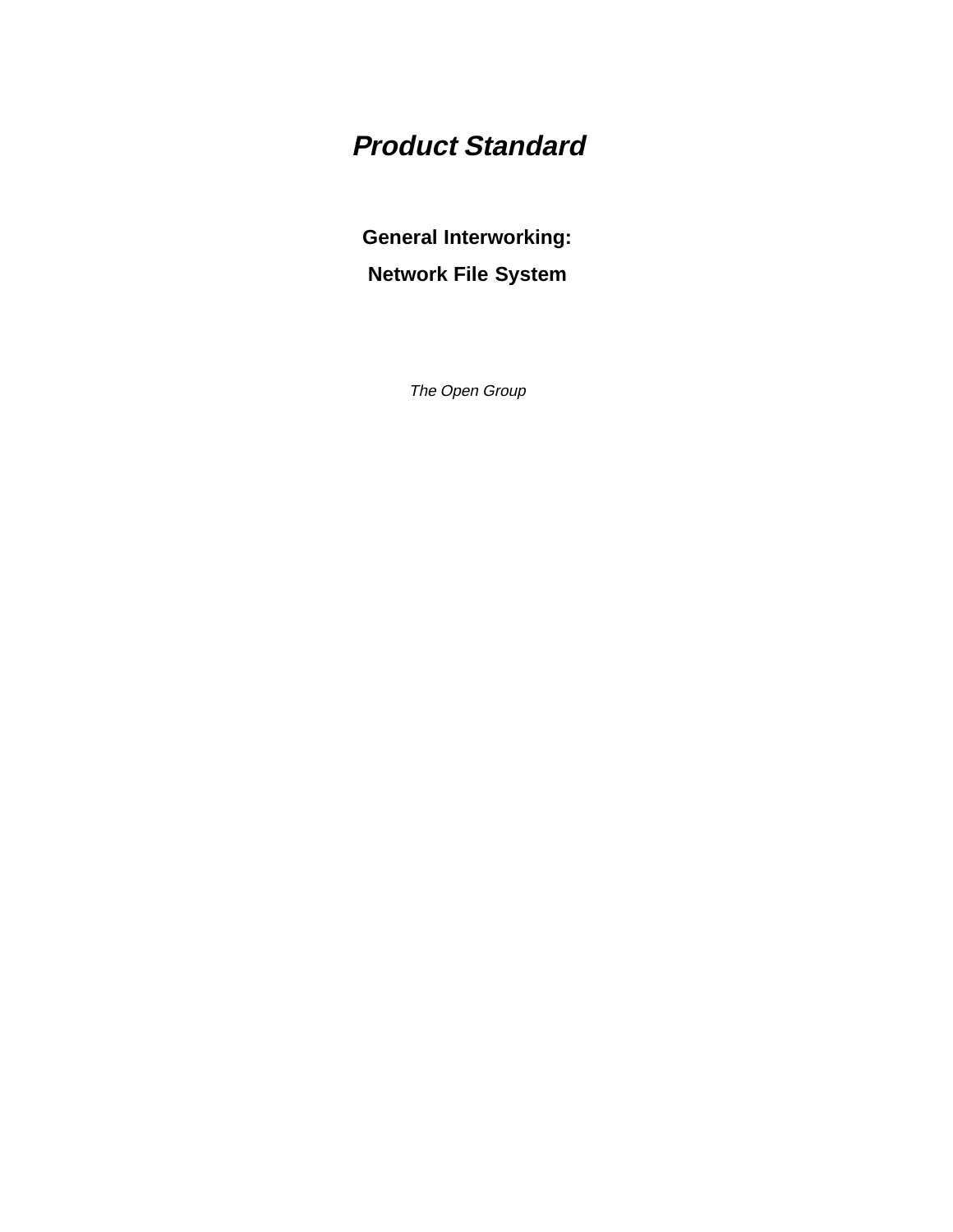Copyright  $\odot$  January 1998, The Open Group

All rights reserved.

No part of this publication may be reproduced, stored in a retrieval system, or transmitted, in any form or by any means, electronic, mechanical, photocopying, recording or otherwise, without the prior permission of the copyright owners.

Motif,  $^{\circledR}$  OSF/1,  $^{\circledR}$  UNIX,  $^{\circledR}$  and the "X Device" $^{\circledR}$  are registered trademarks and IT DialTone<sup>TM</sup> and The Open Group<sup>TM</sup> are trademarks of The Open Group in the U.S. and other countries.

Product Standard General Interworking: Network File System Document Number: X98GN

Published in the U.K. by The Open Group, January 1998.

Any comments relating to the material contained in this document may be submitted to:

The Open Group Apex Plaza Forbury Road Reading Berkshire RG1 1AX U.K.

Or by email to:

OGSpecs@opengroup.org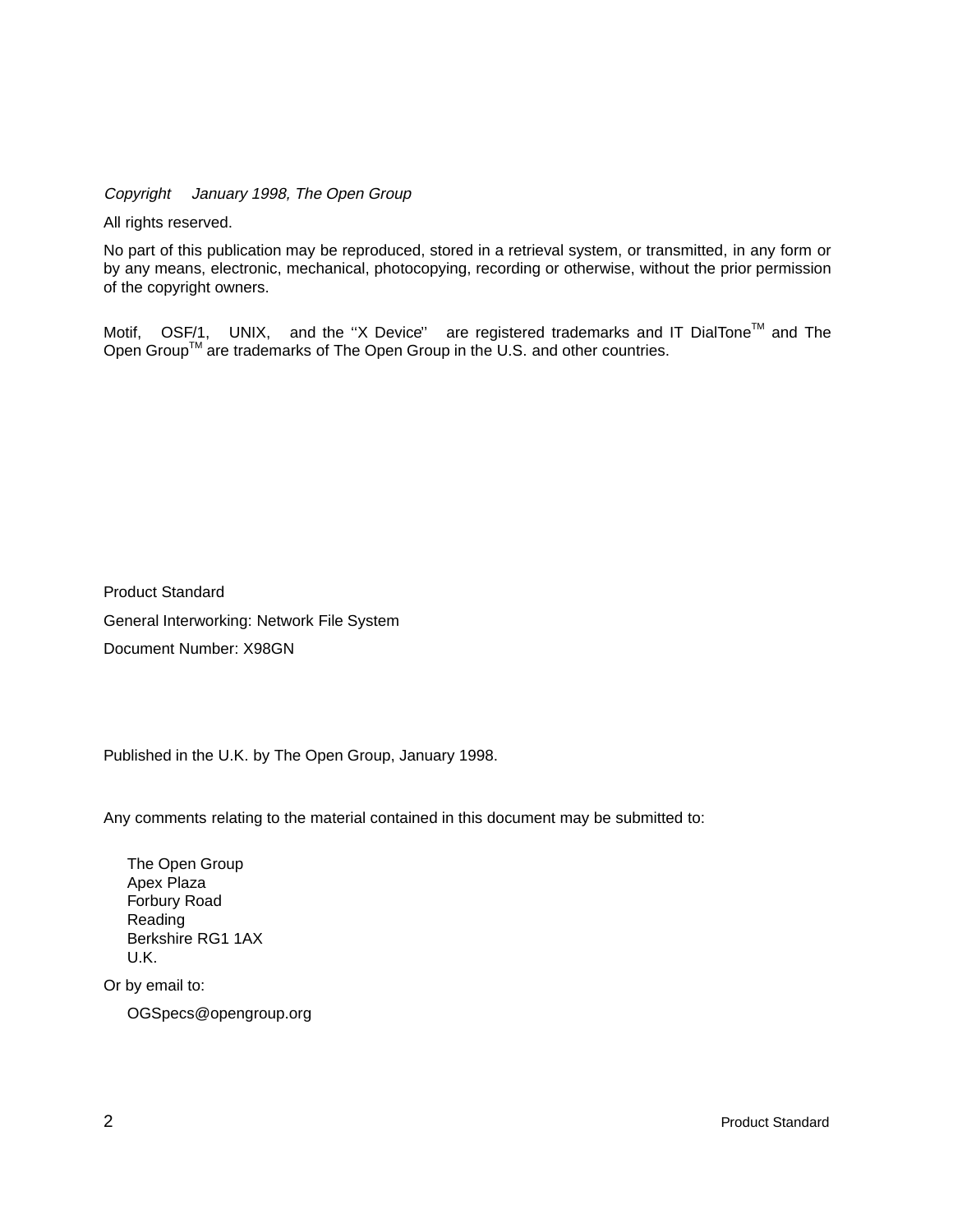# **Product Standard \_\_\_\_\_\_\_\_\_\_\_\_\_\_\_\_\_\_\_\_\_\_\_\_\_\_\_\_\_\_\_\_\_\_\_\_\_\_\_\_\_\_\_\_\_\_\_\_\_\_\_\_**

#### **NAME**

Network File System

#### **LABEL FOR LOGO**

No label.

#### **DESCRIPTION**

This Product Standard provides an application program acting as a client in a client/server configuration with transparent access to files held on the remote server. Conformant systems must also be able to act as the server and provide the necessary remote file system support.

**\_\_\_\_\_\_\_\_\_\_\_\_\_\_\_\_\_\_\_\_\_\_\_\_\_\_\_\_\_\_\_\_\_\_\_\_\_\_\_\_\_\_\_\_\_\_\_\_\_\_\_\_**

#### **CONFORMANCE REQUIREMENTS**

For a system to be registered as conformant to this Product Standard the Conformance Statement shall state the way in which the abstract definitions of the management services and objects are realized by the system. The abstract definitions are in the XNFS, Issue 4 Specification<sup>1</sup>, Section 2.4, XNFS Objects, Section 2.5, XNFS Server Operations, and Section 2.6, XNFS Client Operations.

#### **Human-Computer Interface**

Not applicable.

#### **Portability Interface**

File I/O interfaces as defined in the chosen Portability Environment and the corresponding Commands and Utilities Product Standards, and as modified by the XNFS, Issue 4 Specification.

#### **Programming Language Environment**

That of the chosen Portability Environment.

\_\_\_\_\_\_\_\_\_\_\_\_\_\_\_\_\_\_

<sup>1.</sup> CAE Specification, October 1992, Protocols for X/Open Interworking: XNFS, Issue 4 (ISBN: 1-872630-66-9, C218).